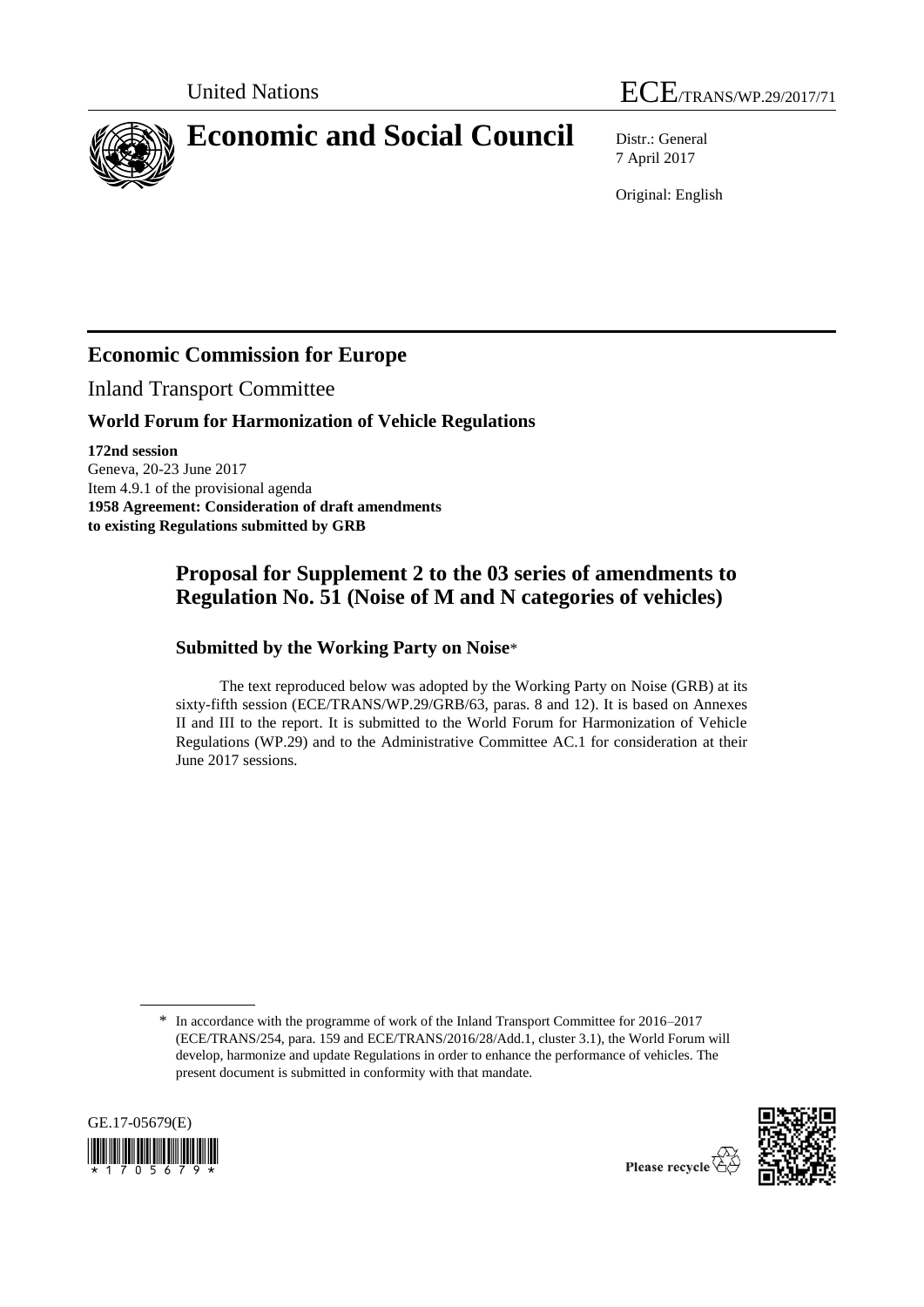### **Supplement 2 to the 03 series of amendments to Regulation No. 51 (Noise of M and N categories of vehicles)**

*Paragraph 2.18.,* amend to read:

"2.18.  $\text{Gear}^1$ 

- 2.18.1. "*Gear ratios*"
- 2.18.1.1. "*Internal gearbox ratio*" means the ratios of engine to gearbox output shaft revolutions.
- 2.18.1.2. "*Final drive ratio*" means the ratio(s) of gearbox output shaft to driven wheel revolutions.
- 2.18.1.3. "*Total gear ratio*" means the ratios between vehicle speed and engine speed during the passage of the vehicle through the test track.
- 2.18.1.4. "*Gear ratio*" used in context with vehicles tested according to 3.1.2.1. of Annex 3 and Annex 7 is the total gear ratio as defined in 2.18.1.3. above.
- 2.18.2. "*Locked gear ratio*" means the control of the transmission such that the gear will not change during a test.
- 2.18.3. "*Gear*" means in the context of this Regulation a discrete gear ratio either selectable by the driver or by an external device.
- 2.18.4. For vehicles tested according 3.1.2.1. of Annex 3 and Annex 7, "g*eari*" and "*gear<sub>i+1</sub>*" are defined as two gears in sequence, where gear<sub>i</sub> either provides an acceleration within the 5 per cent tolerance according to paragraph 3.1.2.1.4.1. (a) of Annex 3 or an acceleration greater than the reference acceleration, and  $gen_{i+1}$  an acceleration lower than the reference acceleration according to paragraph 3.1.2.1.4.1. (b) or (c) of Annex 3.

*Paragraph 2.24.,* amend to read:

"2.24. Table of symbols

| Symbol                 | Unit | Annex   | Paragraph | Explanation                                                                                      |
|------------------------|------|---------|-----------|--------------------------------------------------------------------------------------------------|
| $\ddotsc$              | .    | .       | .         | .                                                                                                |
| V <sub>AA</sub> ' ASEP | km/h | Annex 7 | 2.3.      | Target vehicle velocity for test point P1<br>of the assessment method according<br>paragraph 2.4 |
| VBB' ASEP              | km/h | Annex 7 | 2.3.      | Target vehicle velocity for test point P4<br>of the assessment method according<br>paragraph 2.4 |
| $P_i$                  |      | Annex 7 | 2.4.      | test point(s) under ASEP                                                                         |
|                        |      | Annex 7 | 2.4.      | index for the test points under ASEP                                                             |

*Note:* The common understanding of a "low gear" or a "high gear" shall not apply to gear ratios. For example, the lowest gear for forward driving, the first gear, has the highest gear ratio of all forward driving gears. While manual transmission has discrete gears, many non-manual transmissions can have more gear ratios engaged by the control unit of the transmission."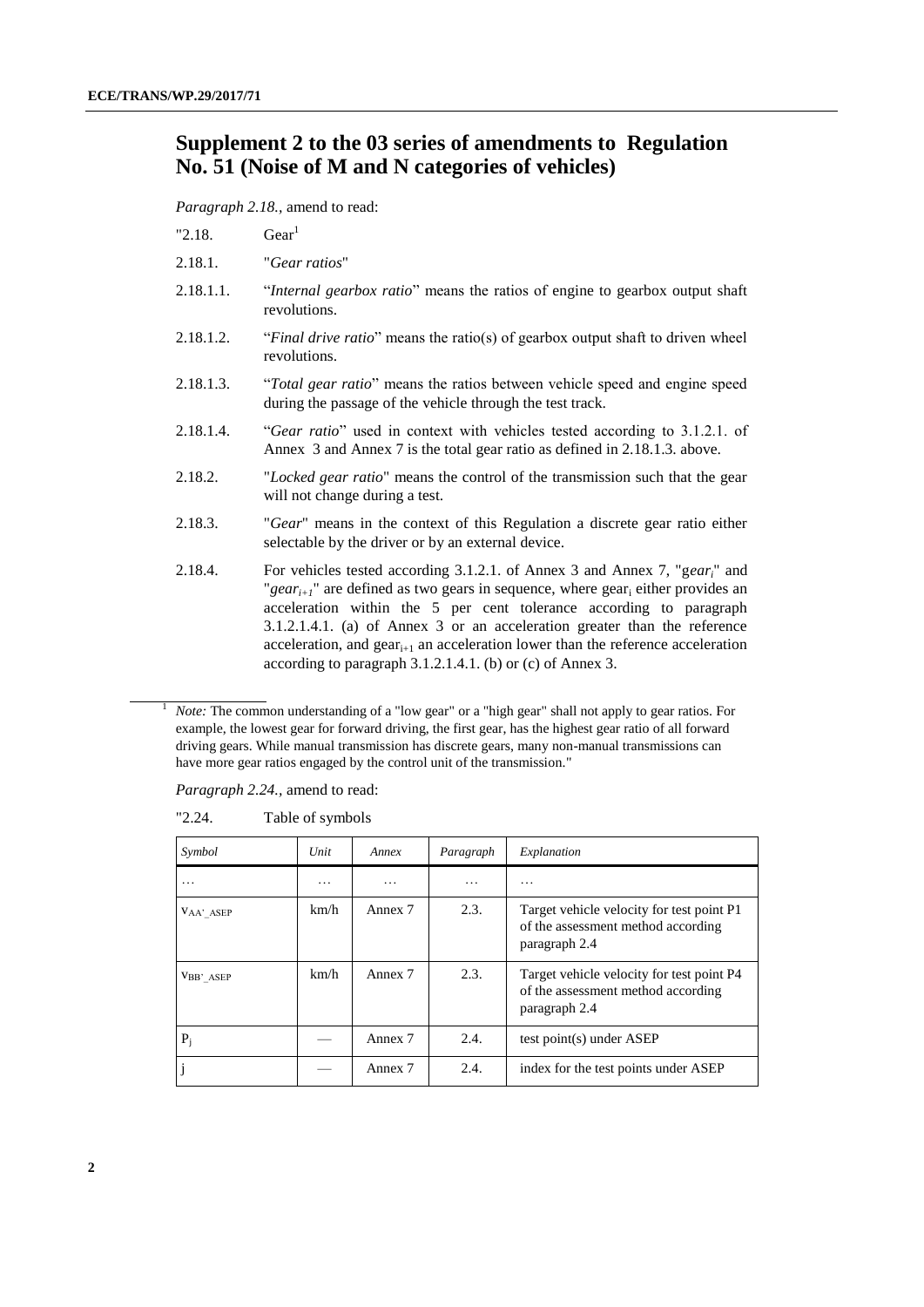| Symbol                             | Unit           | Annex   | Paragraph | Explanation                                                                                                                                                            |
|------------------------------------|----------------|---------|-----------|------------------------------------------------------------------------------------------------------------------------------------------------------------------------|
| $V_{BB}$ <sup><math>i</math></sup> | km/h           | Annex 7 | 2.4.      | vehicle test speed at BB' for a particular<br>ASEP test point                                                                                                          |
| $a_{\text{wot,test, ki}}$          | $m/s^2$        | Annex 7 | 2.5.      | acceleration at wide-open throttle<br>achieved in gear $\kappa$ and at test point j                                                                                    |
| $L_{\text{wot},\kappa j}$          | dB(A)          | Annex 7 | 2.5.      | sound pressure level measured for a gear<br>κ and at a test point j; value to be<br>reported and used for calculations to the<br>first decimal place                   |
| $n_{BB,kj}$                        | $1/\text{min}$ | Annex 7 | 2.5.      | vehicle test engine speed at BB' for a<br>$gen \kappa$ and at test point j                                                                                             |
| $V_{AA,ki}$                        | km/h           | Annex 7 | 2.5.      | vehicle test speed at AA' for a gear $\kappa$ and<br>at test point j; value to be reported and<br>used for calculations to the first decimal<br>place                  |
| $V_{BB, Kj}$                       | km/h           | Annex 7 | 2.5.      | vehicle test speed at BB' for a gear $\kappa$ and<br>at test point j; value to be reported and<br>used for calculations to the first decimal<br>place                  |
| $V_{PP, Kj}$                       | km/h           | Annex 7 | 2.5.      | vehicle test speed at PP' for a gear $\kappa$ and<br>at test point j; value to be reported and<br>used for calculations to the first decimal<br>place                  |
| $L_{\text{anchor}}$                | dB(A)          | Annex 7 | 3.1.      | reported vehicle sound pressure level for<br>gear ratio i from Annex 3; value to be<br>reported and used for calculations to the<br>first decimal place                |
| .                                  | .              | .       | .         | .                                                                                                                                                                      |
| $L_{\kappa j}$                     | dB(A)          | Annex 7 | 3.5.      | sound pressure level measured for a gear<br>κ and at a test point j; value to be<br>reported and used for calculations to the<br>first decimal place                   |
| $k_{P\_ASEP}$                      |                | Annex 7 | 4.2.1.    | partial power factor determined for the<br>L <sub>urban</sub> principle of ASEP                                                                                        |
| $L_{\text{wot ASEP}}$              | dB(A)          | Annex 7 | 4.2.1.    | vehicle sound pressure level measured<br>for the L <sub>urban</sub> principle of ASEP; value to<br>be reported and used for calculations to<br>the first decimal place |
| Lurban_measured_ASEP               | dB(A)          | Annex 7 | 4.2.1.    | interim result for calculation of<br>$\Delta L_{urban\_ASEP}$ ; value to be reported and<br>used for calculations to the first decimal<br>place                        |
| $L_{urban\_normalized}$            | dB(A)          | Annex 7 | 4.2.1.    | interim result for calculation of<br>$\Delta L_{urban\_ASEP}$ ; value to be reported and<br>used for calculations to the first decimal<br>place                        |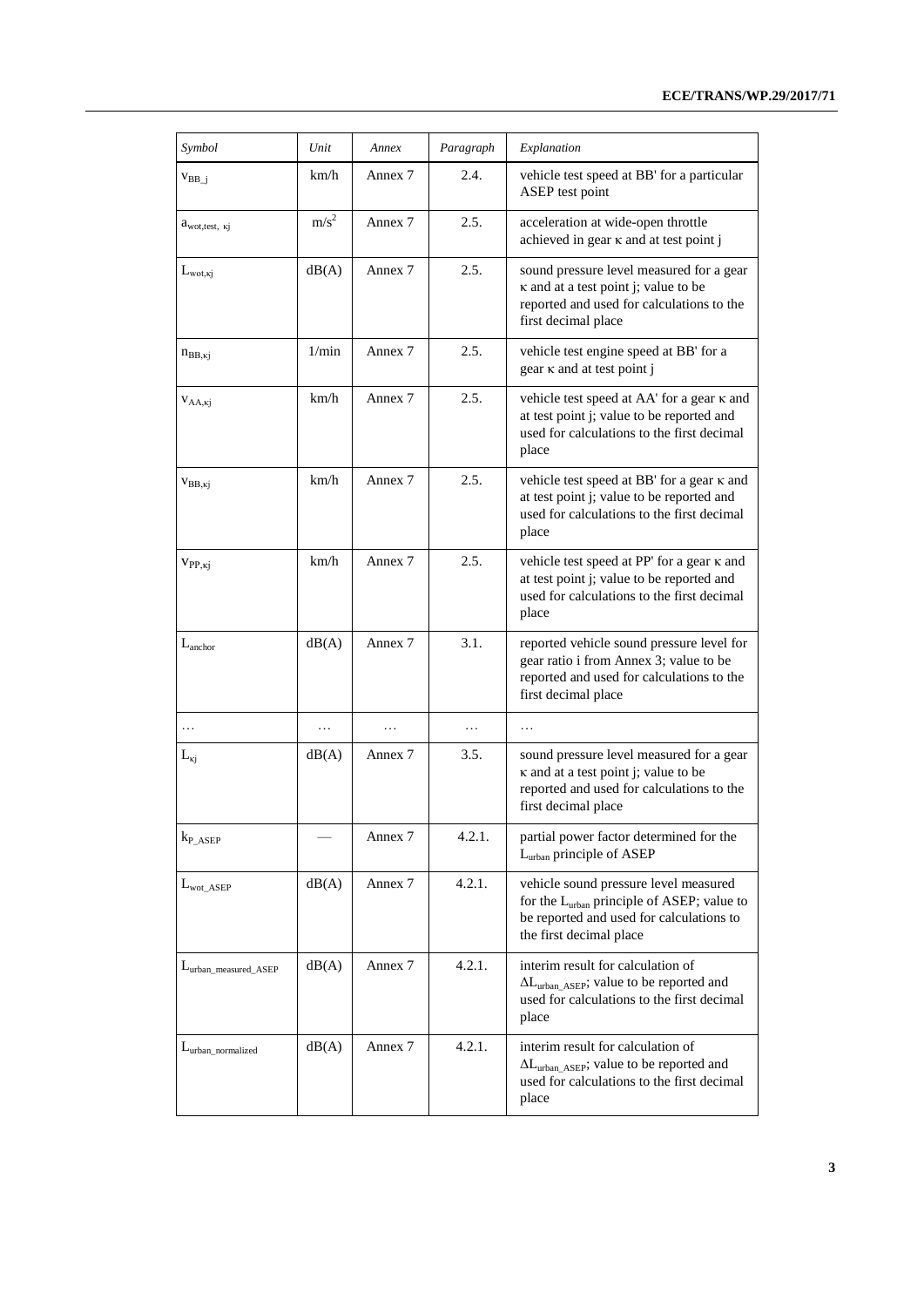| Symbol                       | Unit  | Annex   | Paragraph | Explanation                                                                                                                                       |
|------------------------------|-------|---------|-----------|---------------------------------------------------------------------------------------------------------------------------------------------------|
| $\Delta L_{\rm urban\_ASEP}$ | dB(A) | Annex 7 | 4.2.1.    | estimated deviation from urban sound<br>pressure level; value to be reported to the<br>first decimal place                                        |
| $\alpha$                     |       | Annex 7 | 5.2       | gear to be determined for the reference<br>sound assessment according to the type<br>of transmission                                              |
| $L_{ref}$                    | dB(A) | Annex 7 | 5.3.      | reference sound pressure level for<br>reference sound assessment; value to be<br>reported and used for calculations to the<br>first decimal place |
|                              |       |         |           |                                                                                                                                                   |
| $n_{BB'ref}$                 | 1/min | Annex 7 | 5.3.      | Reference vehicle test engine speed for<br>reference sound assessment                                                                             |
| $VBB'$ ref                   | km/h  | Annex 7 | 5.3.      | reference vehicle test speed for reference<br>sound assessment*                                                                                   |

\* All subsequent rows of the table are being deleted (*note by the secretariat*)."

*Insert a new paragraph 2.25.*, to read:

- "2.25. Modes
- 2.25.1. "*Mode*" means a distinct driver-selectable condition which does affect the sound emission of the vehicle."

*Insert a new paragraph 2.26.*, to read:

- "2.26. Stable acceleration
- 2.26.1. "*Stable acceleration*" applicable when acceleration needs to be calculated is given when the acceleration ratio between  $a_{\text{wot\_testPP-BB}}$  and  $a_{\text{wot test}}$  is less than or equal to 1.2.
- 2.26.2. "*Unstable acceleration*" means a deviation from the stable acceleration during acceleration.
- 2.26.2.1. Unstable acceleration might occur as well during the start of acceleration from low speeds when the powertrain will react by bumping and jerking on the acceleration request."

*Paragraph 6.2.2.,* amend to read:

"6.2.2. Sound level limits

The sound level measured in accordance with the provisions of paragraph 3.1. of Annex 3 to this Regulation, mathematically rounded to the nearest integer value, shall not exceed the following limits:

…"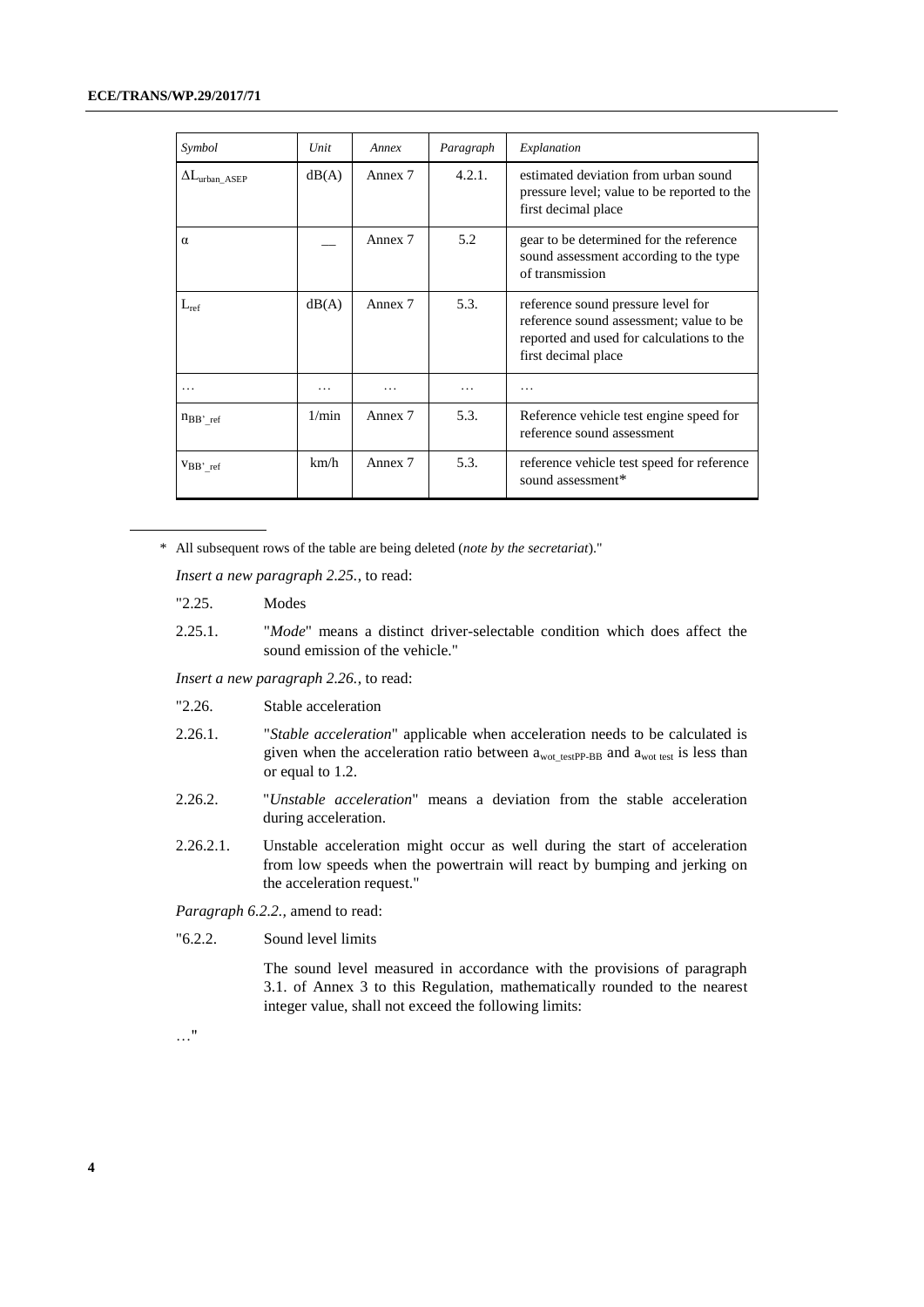*Paragraph 6.2.3.3.,* amend to read:

"6.2.3.3. In applying for type approval, the manufacturer shall provide a statement, in conformity with Appendix 1 of Annex 7, that the vehicle type to be approved complies with the requirements of paragraph 6.2.3. of this Regulation."

*Annex 3,* 

*Paragraph 3.1.2.1.4.1.,* amend to read:

"3.1.2.1.4.1. Vehicles with manual transmission, automatic transmissions, adaptive transmissions or CVTs tested with locked gear ratios

…

In the case of a vehicle not exempted from ASEP according to paragraph 6.2.3., gear i shall be tested and values reported  $(L_{\text{wot i}}, n_{\text{wot,BB i}}, v_{\text{wot,BB i}})$  in order to perform tests of Annex 7."

*Annex 7*, amend to read:

### **"Annex 7**

### **Measuring method to evaluate compliance with the Additional Sound Emission Provisions**

Only applicable for vehicles as specified in paragraph 6.2.3. of this Regulation.

1. General (see the flowchart in Appendix 2, Figure 1)

This annex describes a measurement method to evaluate compliance of the vehicle with the additional sound emission provisions (ASEP) conforming to paragraph 6.2.3. of this Regulation.

It is not mandatory to perform actual tests when applying for type-approval. The manufacturer shall sign the declaration of compliance set out in Appendix 1. The approval authority may ask for additional information about the declaration of compliance and carry out the tests described below.

The procedure set out in this annex requires the performance of a test in accordance with Annex 3.

If the tests according to Annex 7 are carried out in the course of type approval, all tests either for Annex 3 and for Annex 7 shall be carried out on the same test track and under similar environmental conditions.<sup>1</sup>

If Annex 7 tests are carried out when type approval has already been granted, e.g. during tests for conformity of production or for in-use compliance, the tests in motion specified in Annex 3 shall be carried out with the same mode,  $\text{gear}(s)/\text{gear ratio}(s)$ , gear weighting factor k and partial power factor  $k_P$  as determined during the type approval process.

<sup>&</sup>lt;sup>1</sup> Measurements for Annex 7 for a particular vehicle type may be carried out on a different test tracks or under different environmental conditions, each according to the provisions of this Regulation, if the test results  $L_{\text{woti}}$  and  $L_{\text{crsi}}$  for the gear<sub>i</sub>, representing the anchor point, do not differ by more the  $+/$ - 1.0 dB from the test results at the time when the tests according to Annex 3 have been carried out.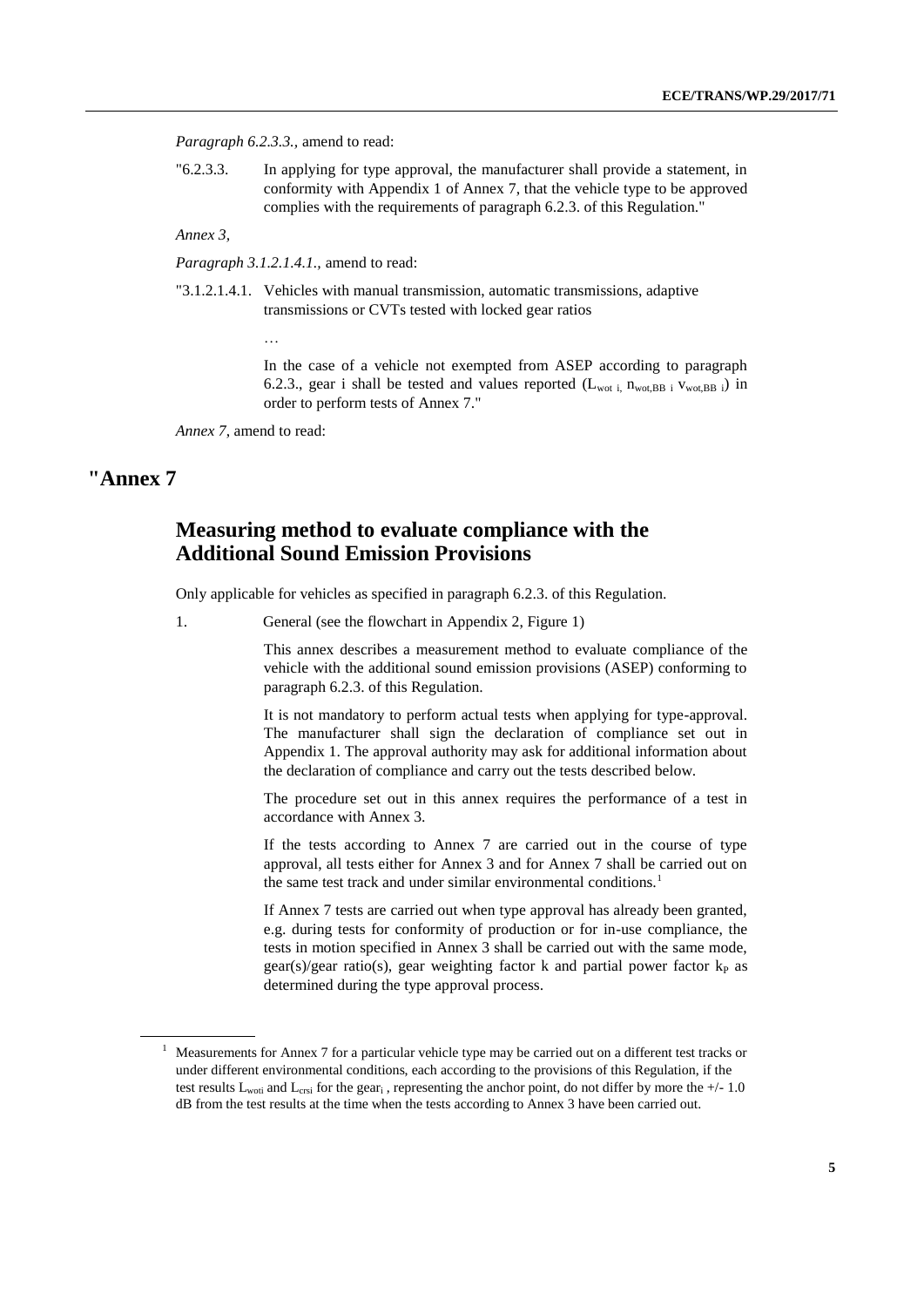- 2. Measurement method (see the flowchart in Appendix 2, Figure 3)
- 2.1. Measurement instruments and condition of measurements

Unless otherwise specified, the measurement instruments, the conditions of the measurements and the condition of the vehicle are equivalent to those specified in Annex 3, paragraphs 1. and 2.

If the vehicle has different modes which affect sound emission, all modes shall comply with the requirements in this annex. In the case where the manufacturer has performed tests to prove to the approval authority compliance with the above requirements, the modes used during those tests shall be reported in a test report.

2.2. Method of testing

Unless otherwise specified, the conditions and procedures of Annex 3 shall be used. For the purpose of this annex, one run per test condition is measured and evaluated.

2.3. Control range

The ASEP requirements apply to every gear ratio κ that leads to test results within the control range as defined below.

| Vehicle speed $V_{AA}$ $_{ASEP}$ :           | $v_{AA} \geq 20$ km/h                                |
|----------------------------------------------|------------------------------------------------------|
| Vehicle acceleration a <sub>WOT ASEP</sub> : | $a_{\text{WOT}} \leq 5.0 \text{ m/s}^2$              |
| Engine speed $n_{BB}$ ASEP                   | $n_{\rm BB} \leq 2.0$ * PMR <sup>-0.222</sup> * S or |
|                                              | $n_{BB} \leq 0.9 * S$ , whichever is the lowest      |

Vehicle speed V<sub>BB</sub> ASEP:

If the vehicle in the lowest valid gear does not achieve the maximum engine speed  $n_{BB|ASEP}$  below 70 km/h, increase the vehicle speed in that gear to reach the maximum engine speed n<sub>BB\_ASEP</sub>, but not beyond 80 km/h.

For any other gear, the maximum vehicle speed is 70 km/h.

For vehicles tested in non-locked transmission conditions, the maximum vehicle speed is 80 km/h.

Gears  $\kappa \leq$  gear i as determined in Annex 3

Transmission conditions:

| Annex 3 gear selection | Annex 7 gear selection |
|------------------------|------------------------|
| Locked                 | $Gear_i$               |
|                        | $gen_{i-1}$            |
| Non-locked             | Non-locked             |

#### 2.4. Target conditions

The sound emission shall be measured in each valid gear ratio at the four test points as specified below. For all test points the boundary conditions as specified in paragraph 2.3. shall be met.

The gear ratio is valid if all four points and the anchor point meet the specifications of paragraph 2.3. above. Any gear ratio for which this criteria is not fulfilled is invalid and not analysed further.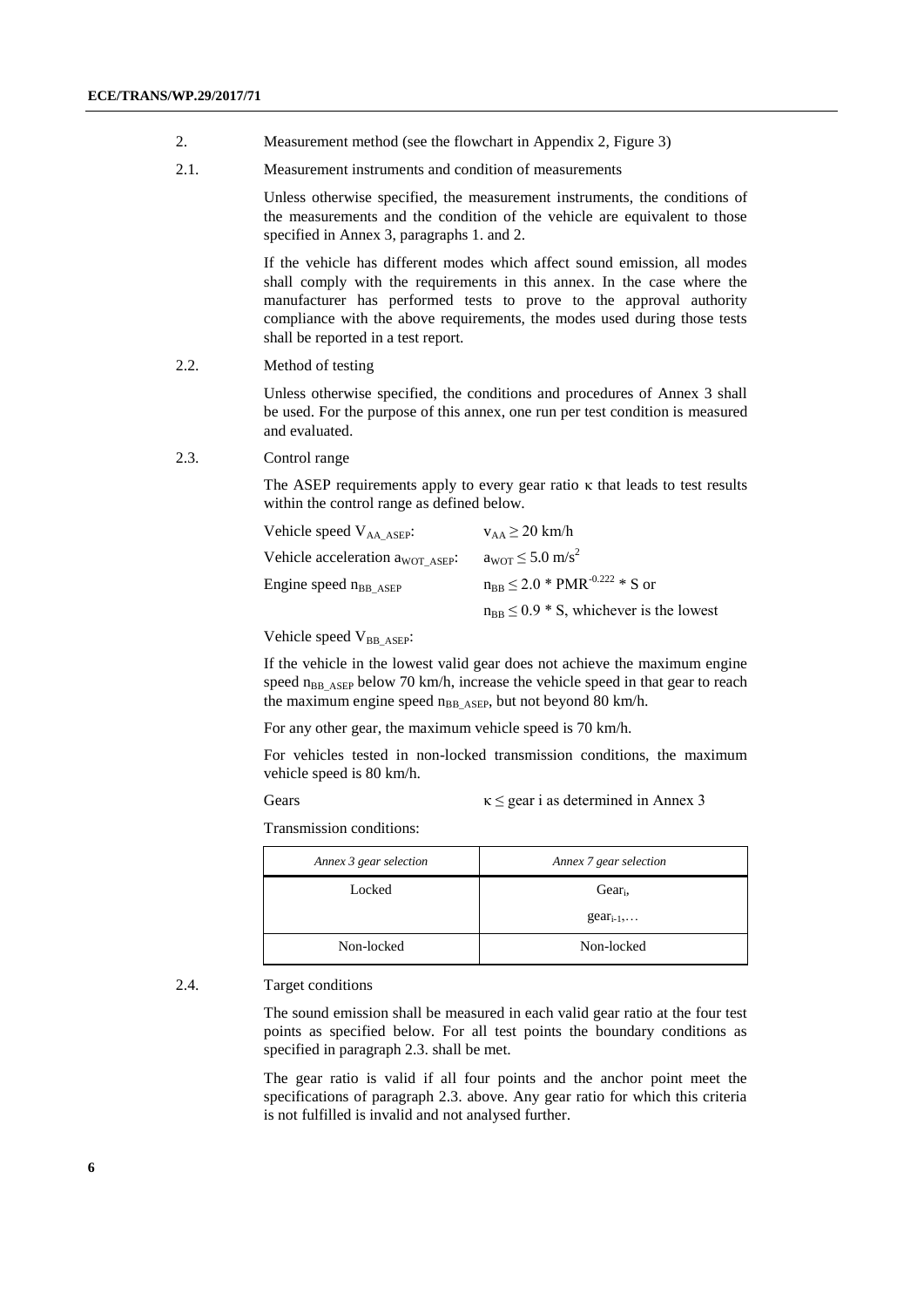The first test point P<sub>1</sub> is defined by using an entry speed  $v_{AA,kl}$  of 20 km/h  $\leq$  $v_{AA,kl}$  < 20 km/h + 3 km/h.

For  $P_1$ , if a stable acceleration condition cannot be achieved according to 2.26.2.1. in the definition section of this Regulation, the speed  $v_{AA,K1}$  shall be increased in steps of 5 km/h until a stable acceleration is reached.

For all points, if a stable acceleration condition cannot be achieved according to 2.26.1. the acceleration  $a_{\text{wot testPP-BB}}$  shall be calculated according the formula given in paragraph 3.1.2.1.2 of Annex 3.

In case of non-locked transmission conditions where  $n_{BB\_ASEP}$  is exceeded during the test, the following measures shall be considered separately or together:

- provisions of paragraph 2.5.1.
- increased speed in steps of 5 km/h.

The test speed for the fourth test point  $P_4$  in any gear is defined by either

- $0.95$  x  $n_{BB|ASEP} \leq n_{BB,k4} \leq n_{BB|ASEP}$  or
- $v_{BB|ASEP}$  3 km/h  $\leq V_{BB,K4} \leq V_{BB|ASEP}$  with  $V_{BB|ASEP}$  as defined in paragraph 2.3.

The test speed for the other two test points is defined by the following formula:

Test Point P<sub>j</sub>:  $v_{BB,kj} = v_{BB,kl} + ((j - 1) / 3) * (v_{BB, k4} - v_{BB, kl})$  for  $j = 2$  and 3 with a tolerance of  $\pm 3$  km/h

Where:

 $v_{BB,kl}$  = vehicle speed at BB' of test point P<sub>1</sub>

 $v_{BB,x4}$  = vehicle speed at BB' of test point P<sub>4</sub>

- 2.5. Test of the vehicle
- 2.5.1. The path of the centreline of the vehicle shall follow line CC' as closely as possible throughout the entire test, starting from the approach of the reference point according to definition 2.11. of the main body to line AA' until the rear of the vehicle passes line BB'.

At line AA' the accelerator shall be fully depressed. To achieve a more stable acceleration or to avoid a downshift between line AA' and BB' preacceleration before line AA' may be used according to the provisions of paragraphs 3.1.2.1.2.1. and 3.1.2.1.2.2. of Annex 3. The accelerator shall be kept in depressed condition until the rear of the vehicle reaches line BB'.

In case of non-locked transmission conditions, the test may include a gear ratio change to a lower range and a higher acceleration. A gear change to a higher range and a lower acceleration is not allowed.

If possible, the manufacturer shall take measures to avoid that a gearshift leads to a condition not in compliance with the boundary conditions. For that, it is permitted to establish and use electronic or mechanical devices, such as alternate gear selector positions. If no such measures can be applied, the rationale shall be provided and documented in the technical report.

2.5.2. Measurements reading: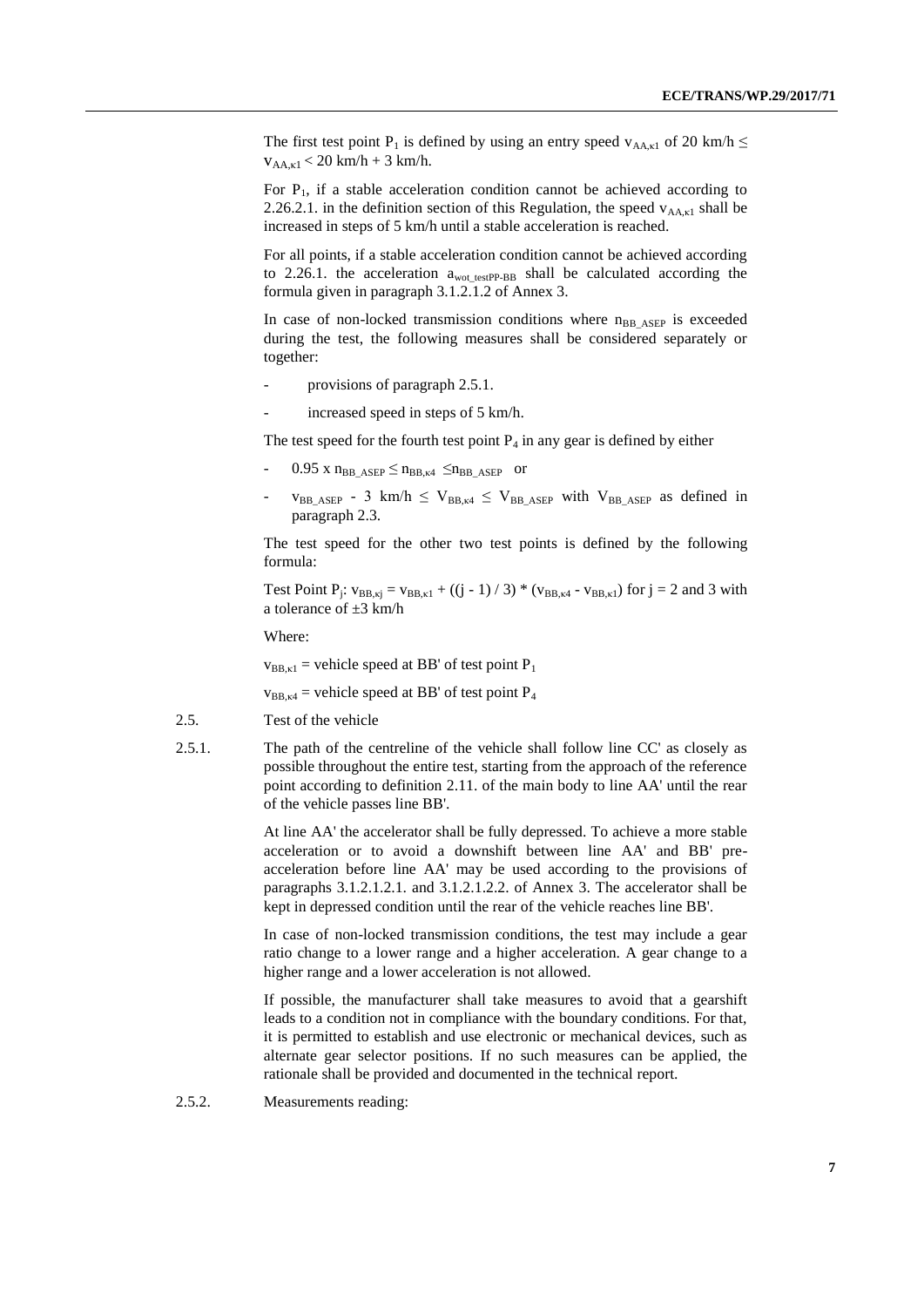Per test point, one single run is carried out.

For every separate test run, the following parameters shall be determined and noted:

The maximum A-weighted sound pressure level of both sides of the vehicle, indicated during each passage of the vehicle between the two lines AA' and BB', shall be mathematically rounded to the first decimal place  $(L_{\text{wot.ki}})$ . If a sound peak obviously out of character with the general sound pressure level is observed, the measurement shall be discarded. Left and right side may be measured simultaneously or separately**.** For further processing, the higher sound pressure level of both sides shall be used.

The vehicle speed readings at AA', PP' and BB' shall be rounded and reported with the first significant digit after the decimal place.  $(v_{AA,kj}; v_{PP,kj};$  $V_{BB,ki}$ )

If applicable, the engine speed readings at BB' shall be reported as a full integer value  $(n_{BB,ki})$ .

- 2.5.3. The calculated acceleration shall be determined in accordance to the formula in paragraph 3.1.2.1.2. of Annex 3 and reported to the second digit after the decimal place  $(a_{\text{wot.test.ki}})$ .
- 3. Analysis method 1: Slope-Assessment
- 3.1. Determination of the anchor point

The anchor point is the same for each gear ratio κ falling under the control range according to paragraph 2.3. The parameters for the anchor point are taken from the acceleration test of Annex 3 as follows:

 $L_{\text{anchor}}$  is the higher sound pressure level of  $L_{\text{wot},(i)}$  of left and right side of gear ratio i;

 $n_{\text{anchor}}$  is the average of  $n_{\text{BB,root}}$  of the 4 runs of gear ratio i reported from Annex 3;

3.2. Slope of the regression line for each gear ratio κ

The sound measurements shall be evaluated as function of engine speed according to paragraph 3.2.1.

3.2.1. Calculation of the slope of the regression line for each gear ratio κ

The linear regression line is calculated using the anchor point and the four correlated additional measurements with the results for engine speeds and sound levels as reported under 2.5.2. of this annex.

$$
Slope_k = \frac{\sum_{j=1}^{5} (n_j - \overline{n})(L_j - \overline{L})}{\sum_{j=1}^{5} (n_j - \overline{n})^2}
$$
 (in dB(A)/1,000 min<sup>-1</sup>)

With 
$$
\overline{L} = \frac{1}{5} \sum_{j=1}^{5} L_j
$$
 and  $\overline{n} = \frac{1}{5} \sum_{j=1}^{5} n_j$ ;

where  $n_i$  = engine speed measured at line BB'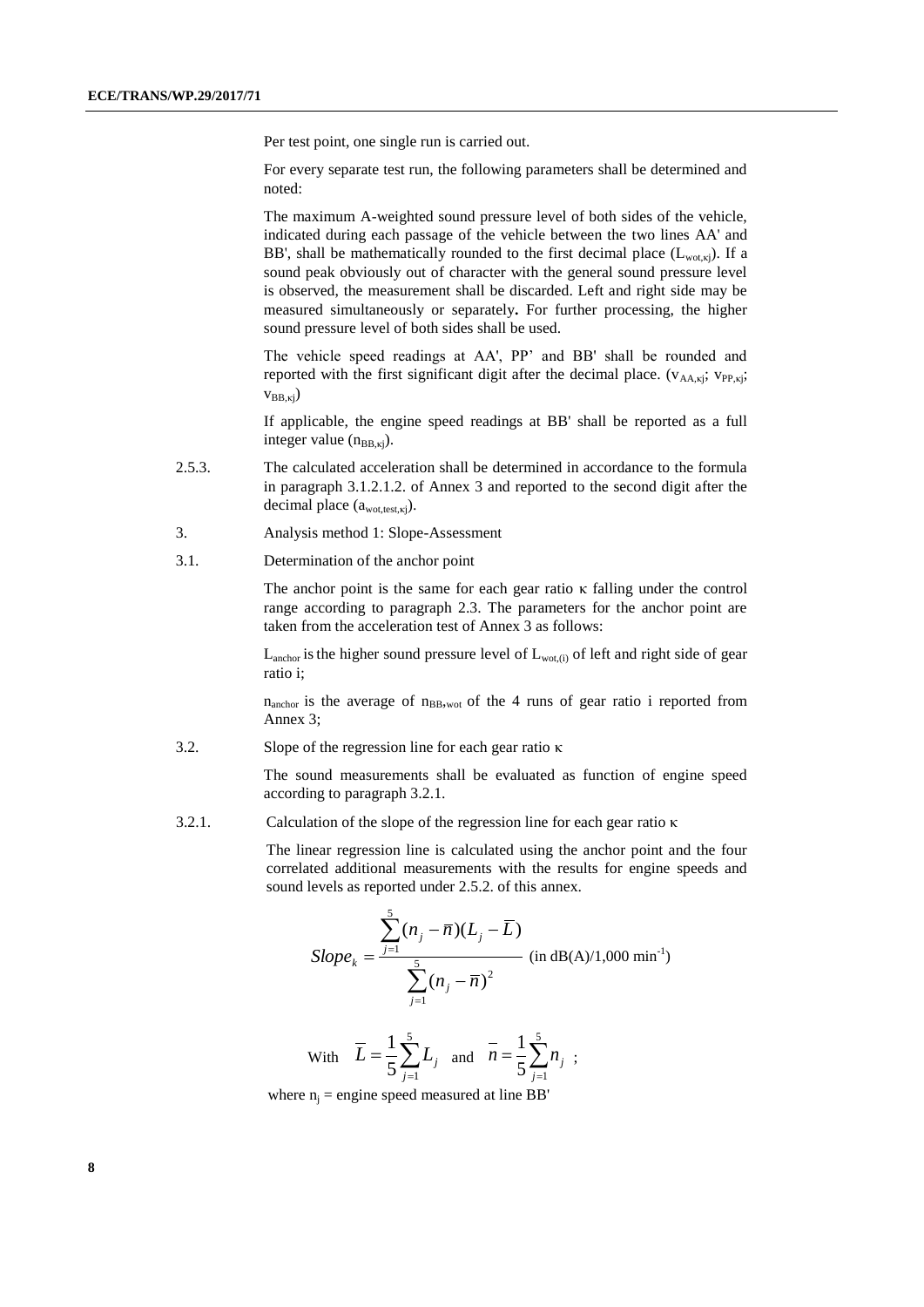3.2.2. Slope of the regression line for each gear ratio κ

The slope<sub> $k$ </sub> of a particular gear for the further calculation is the derived result of the calculation in paragraph 3.2.1. rounded to the first decimal place, but not higher than  $5 \text{ dB}(A)/1,000 \text{ min}^{-1}$ .

In case of non-locked conditions, if  $Slope_{\kappa} < 0$ , the selected transmission setup is not valid. In that case the L<sub>urban</sub>-Assessment as specified in paragraph 4. shall be applied.

3.3. Calculation of the linear sound level increase expected for each measurement

The sound level  $L_{ASEP, kj}$  for measurement point j and gear ratio κ shall be calculated using the engine speeds measured for each measurement point, using the slope specified in paragraph 3.2. above to the specific anchor point for each gear ratio.

For  $n_{BB_{K,j}} \leq n_{anchor}$ : L<sub>ASEP k,j</sub> = L<sub>anchor</sub> + (Slope<sub>k</sub> - Y) \* ( $n_{BB-k,i}$  -  $n_{anchor}$ ) / 1,000 For  $n_{BB_K,i} > n_{anchor}$ : L<sub>ASEP k,j</sub> = L<sub>anchor</sub> + (Slope<sub>k</sub> + Y) \* (n<sub>BB k,j</sub> - n<sub>anchor</sub>) / 1,000 Where  $Y=1$ 

3.4. Additional samples

On request of the type approval authority, two additional runs within the boundary conditions according to paragraph 2.3. of this annex shall be carried out.

3.5. Specifications

Every individual sound measurement shall be evaluated.

The sound level of every specified measurement point shall not exceed the limits given below:

 $L_{\kappa j} \leq L_{ASEP_-\kappa,j} + x$ 

With:

- $x = 3$  dB(A) + limit value<sup>2</sup> L<sub>urban</sub> for vehicle tested with non-locked transmission conditions
- $x = 2$  dB(A) + limit value<sup>2</sup> L<sub>urban</sub> for vehicles tested with locked transmission conditions

If the measured sound level at a point exceeds the limit, two additional measurements at the same point shall be carried out to verify the measurement uncertainty. The vehicle is still in compliance with ASEP, if the average of the three valid measurements at this specific point fulfils the specification.

- 4. Analysis method 2: L<sub>urban</sub> Assessment
- 4.1. General

<sup>&</sup>lt;sup>2</sup> As applicable for the approved type of vehicle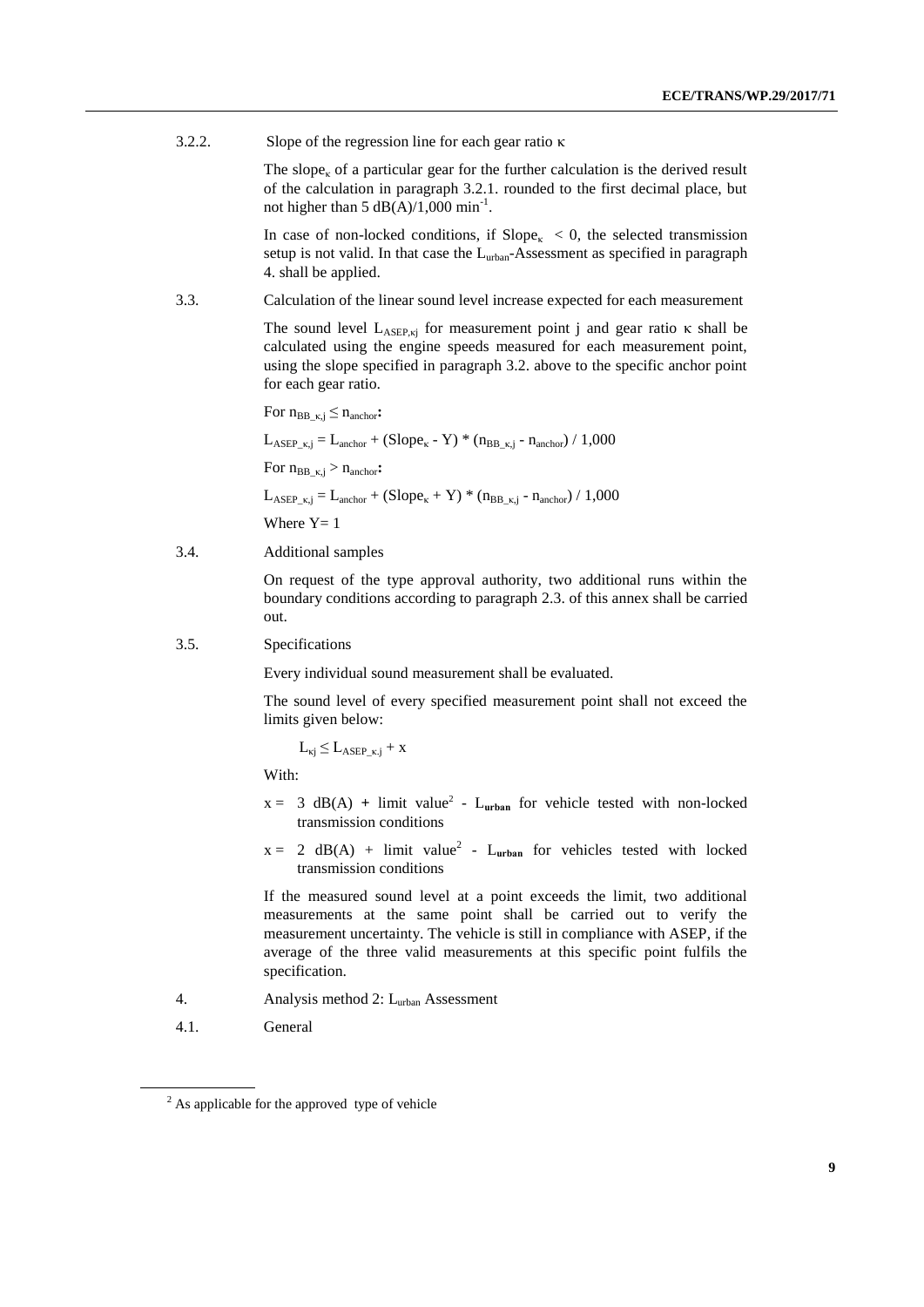This evaluation procedure is an alternative selected by the vehicle manufacturer to the procedure described in paragraph 3. of this annex and is applicable for all vehicle technologies. It is the responsibility of the vehicle manufacturer to determine the correct manner of testing. Unless otherwise specified, all testing and calculation shall be as specified in Annex 3 to this Regulation.

The measurement method is defined in paragraph 2. Each testing point shall be evaluated individually.

- 4.2. Calculation of  $\Delta$  L<sub>urban</sub> ASEP
- 4.2.1. Data-processing

From any  $L_{\text{wot}}$  ASEP as measured according to this annex,  $\Delta L_{\text{urban}}$  ASEP shall be calculated as follows:

- (a) Calculate  $a_{\text{wot test ASEP}}$  using acceleration calculation from paragraph 3.1.2.1.2.1. or 3.1.2.1.2.2. of Annex 3 to this Regulation, as applicable;
- (b) Determine the vehicle speed ( $v_{BB|ASEP}$ ) at BB during the  $L_{wot|ASEP}$  test;
- (c) Calculate  $k_{P-ASFP}$  as follows:

 $k_{P\_ASEP} = 1 - (a_{urban} / a_{wot\_test\_ASEP})$ 

Test results where  $a_{\text{wot test\_ASEP}}$  are less than  $a_{\text{urban}}$  shall be disregarded.

(d) Calculate  $L_{urban\ measured\ ASEP}$  as follows:

 $L_{\text{urban\_measured}\_}$  ASEP =  $L_{\text{wot}\_}$  ASEP -  $k_{\text{P}\_}$  ASEP \*  $(L_{\text{wot}\_}$  ASEP -  $L_{\text{crs rep}})$ 

For further calculation, use the  $L_{urban}$  from Annex 3 to this Regulation without rounding, including the digit after the decimal (xx.x).

(e) Calculate  $L_{urban\_normalized}$  to normalize the speed from  $v_{BB\_ASEP}$  to 50 km/h as follows:

Lurban\_normalized = Lurban\_measured\_ASEP -  $(0.15 * (V_{BB\_ASEP} - 50))$ 

(f) Calculate the deviation  $\Delta L_{\text{urban\_ASEP}}$  relative to  $L_{\text{urban}}$  as follows:

 $\Delta L_{\text{urban}}$   $_{\text{ASEP}}$  =  $L_{\text{urban}}$  normalized -  $L_{\text{urban}}$ 

4.2.2. Specifications

Compliance with limits:

 $\Delta$  L<sub>urban</sub><sub>ASEP</sub> shall be less than or equal to 3.0 dB(A) + limit value<sup>3</sup> - L<sub>urban</sub>.

- 5. Reference sound assessment (see the flowchart in Appendix 2, Figure 2)
- 5.1. General

The reference sound can be obtained by simulation or from direct measurement. The result of one assessment method has to comply with the specification of paragraph 5.4.

<sup>&</sup>lt;sup>3</sup> As applicable for the approved type of vehicle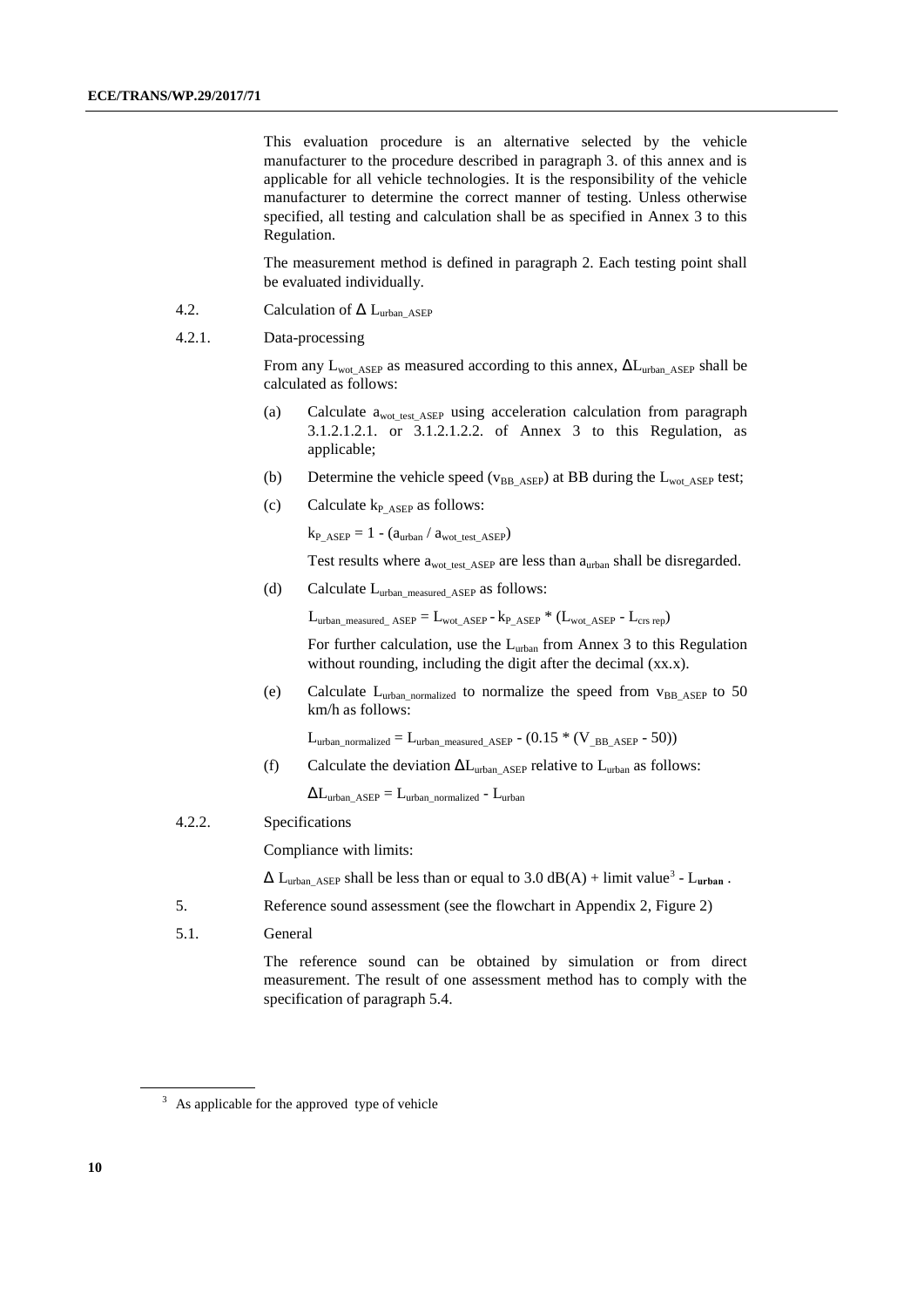#### 5.1.1. Simulation method<sup>4</sup>

For simulation, the reference sound is assessed at a single point in one discrete gear, simulating an acceleration condition assuming an exit speed  $v_{BB}$  equal to 61 km/h. The sound compliance is calculated using the slope results of paragraph 3.2.2.

If the result of slope of 3.2.2. is not available for the gear specified in paragraph 5.2, this slope of the missing gear can be determined according to paragraphs 2.4., 3.1. and 3.2.

#### 5.1.2. Direct measurement method

For direct measurement, the reference sound is assessed at a single run in an acceleration condition started at line AA' as specified in paragraph 2.5. The gear shall be as specified in paragraph 5.2. for vehicles tested in locked condition or in a gear selected position for normal driving as specified by the manufacturer for vehicles tested in non-locked condition.

The target test speed  $v_{AA}$  is equal to 50 km/h  $\pm$  1 km/h unless  $v_{BB}$  exceeds 61 km/h.

If v<sub>BB</sub> exceeds 61 km/h, the target test speed v<sub>BB</sub> shall be set to 61 km/h  $\pm$  1 km/h. The entry speed shall be adjusted to achieve the target test speed.

5.2. The determination of gear  $\alpha$  is as follows:

 $\alpha = 3$  for all manual transmission and for automatic transmission tested in locked position with up to 5 gears;

 $\alpha = 4$  for automatic transmission tested in locked position with 6 or more gears. If the acceleration calculated from  $AA$  to  $BB +$  vehicle length in gear 4 exceeds 1.9 m/s<sup>2</sup>, the first higher gear  $\alpha > 4$  with an acceleration lower than or equal to 1.9 m/s² shall be chosen.

For vehicles tested under non-locked condition, the gear ratio for further calculation shall be determined from the acceleration test result in Annex 3 using the reported engine speed and vehicle speed at line BB'.

- 5.3. Data-processing for simulation assessment
- 5.3.1. Determination of reference engine speed  $n_{BB'}$ <sub>ref  $\alpha$ </sub>

The reference engine speed,  $n_{BB'}_{ref_\text{ref}_\text{at}}$  shall be calculated using the gear ratio of gear  $\alpha$  at the reference speed of  $v_{BB'}$ <sub>ref</sub> = 61 km/h.

5.3.2. Calculation of Lref

 $L_{ref} = L_{anchor} + Slope_{\alpha} * (n_{BB} \cdot_{ref_{\alpha}} - n_{anchor}) / 1,000$ 

5.4. Specifications

For vehicles of category  $M_1$ ,  $L_{ref}$  shall be less than or equal to 76 dB(A).

For vehicles of category  $M_1$  fitted with a manual transmission having more than four forward gears and equipped with an engine developing a rated maximum net power greater than 140 kW (according to Regulation No. 85)

<sup>4</sup> Simulation may not always be applicable as the test result of Annex 3 and the elaborated slopes according to paragraph 3. of Annex 7 might not provide consistent data for the simulation. In that case, it is recommended to carry out direct measurements.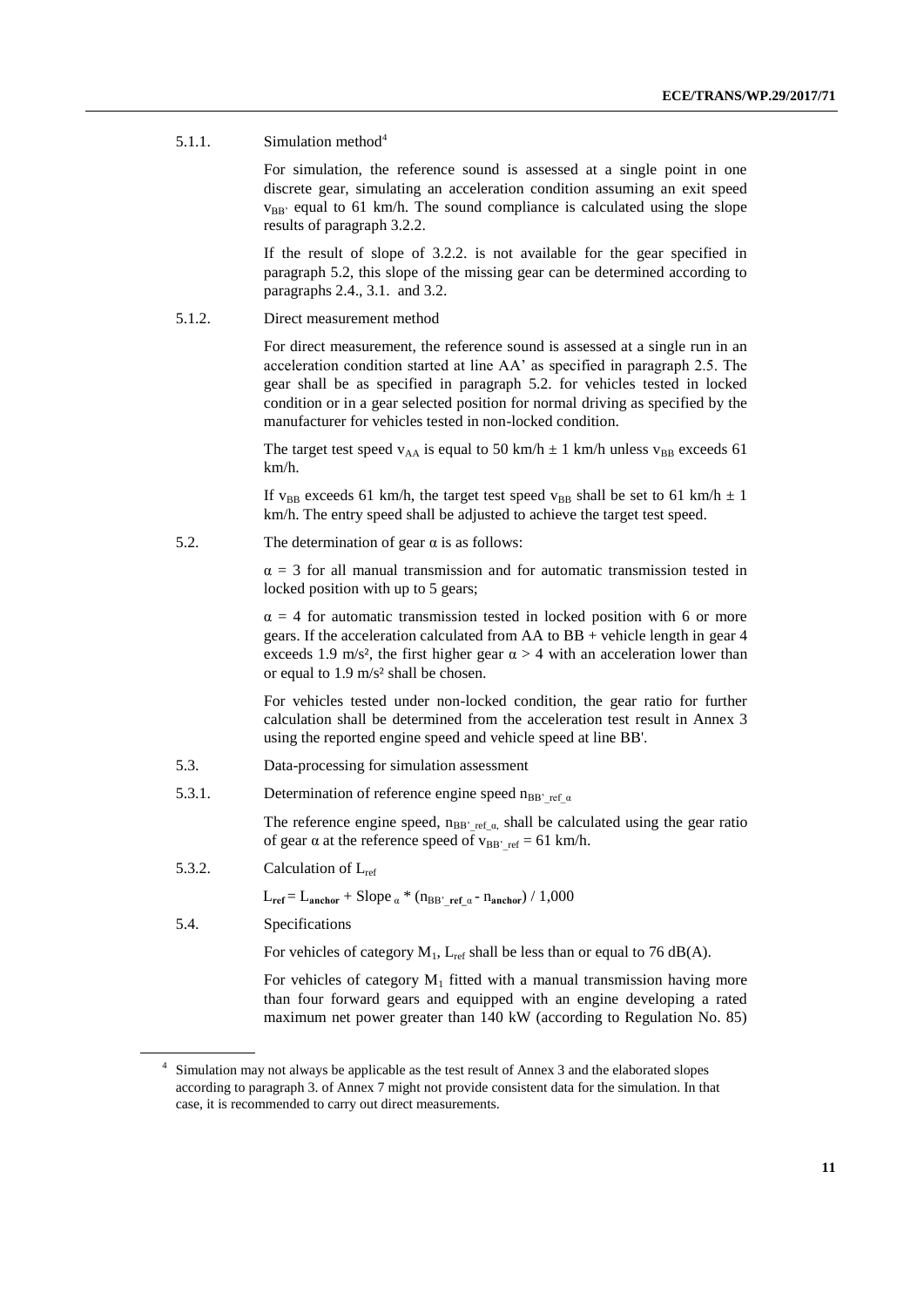and having a maximum-power/maximum-mass ratio greater than 75,  $L_{ref}$ shall be less than or equal to 79 dB(A).

For vehicles of category  $M_1$  fitted with an automatic transmission having more than four forward gears and equipped with an engine developing a rated maximum net power greater than 140 kW (according to Regulation No. 85) and having a maximum-power/maximum-mass ratio greater than 75,  $L_{ref}$ shall be less than or equal to 78 dB(A).

For vehicles of category  $N_1$  with a technically permissible maximum laden mass below 2,000 kg,  $L_{ref}$  shall be less than or equal to 78 dB(A).

For vehicles of category  $N_1$  with a technically permissible maximum laden mass above 2,000 kg and below 3,500 kg,  $L_{ref}$  shall be less than or equal to 79 dB(A).

For vehicles of category  $M_1$  and  $N_1$  equipped with a compression-ignition and direct injection internal combustion engine, the sound level shall be increased by 1 dB(A).

For vehicles of category  $M_1$  and  $N_1$  designed for off-road use and with a technically permissible maximum laden mass above 2 tonnes, the sound level shall be increased by 1  $dB(A)$  if they are equipped with an engine having a rated maximum net power of less than 150 kW (according to Regulation No. 85) or by 2 dB(A) if they are equipped with an engine having a rate maximum net power of 150 kW (according to Regulation No. 85) or higher.

### **Annex 7 – Appendix 1**

### **Statement of compliance with the additional sound emission provisions**

(Maximum format: A4 (210 x 297 mm))

...................... (Name of manufacturer) attests that vehicles of this type .................... (type with regard to its sound emission pursuant to Regulation No. 51) comply with the requirements of paragraph 6.2.3. of Regulation No. 51.

...................... (Name of manufacturer) makes this statement in good faith, after having performed an appropriate evaluation of the sound emission performance of the vehicles.

Date: ........................................................................................................................................

Name of authorized representative: .........................................................................................

Signature of authorized representative: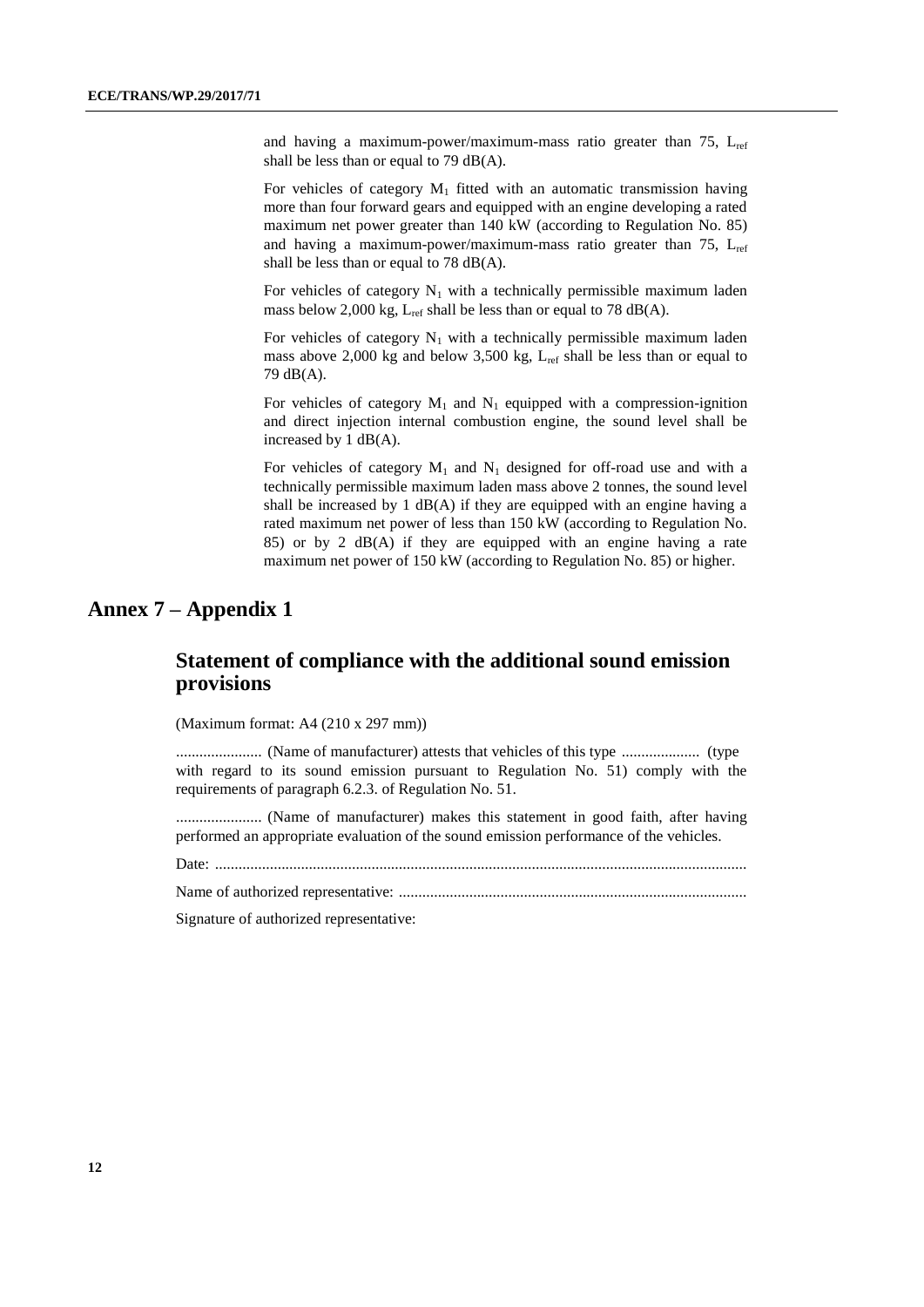# **Annex 7 – Appendix 2**

Figure 1

**Flowchart for the assessment concept for ASEP according to Annex 7** 

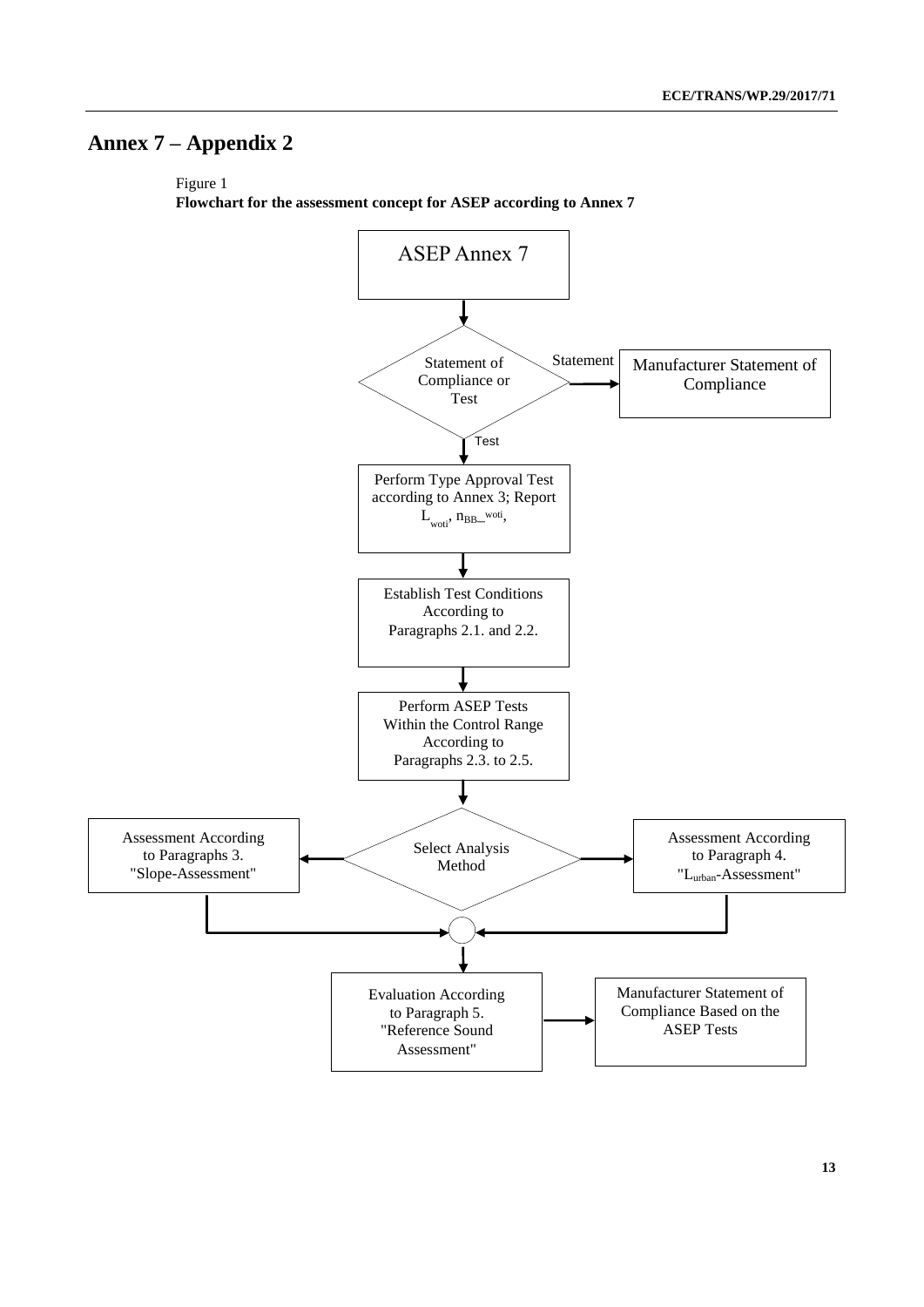